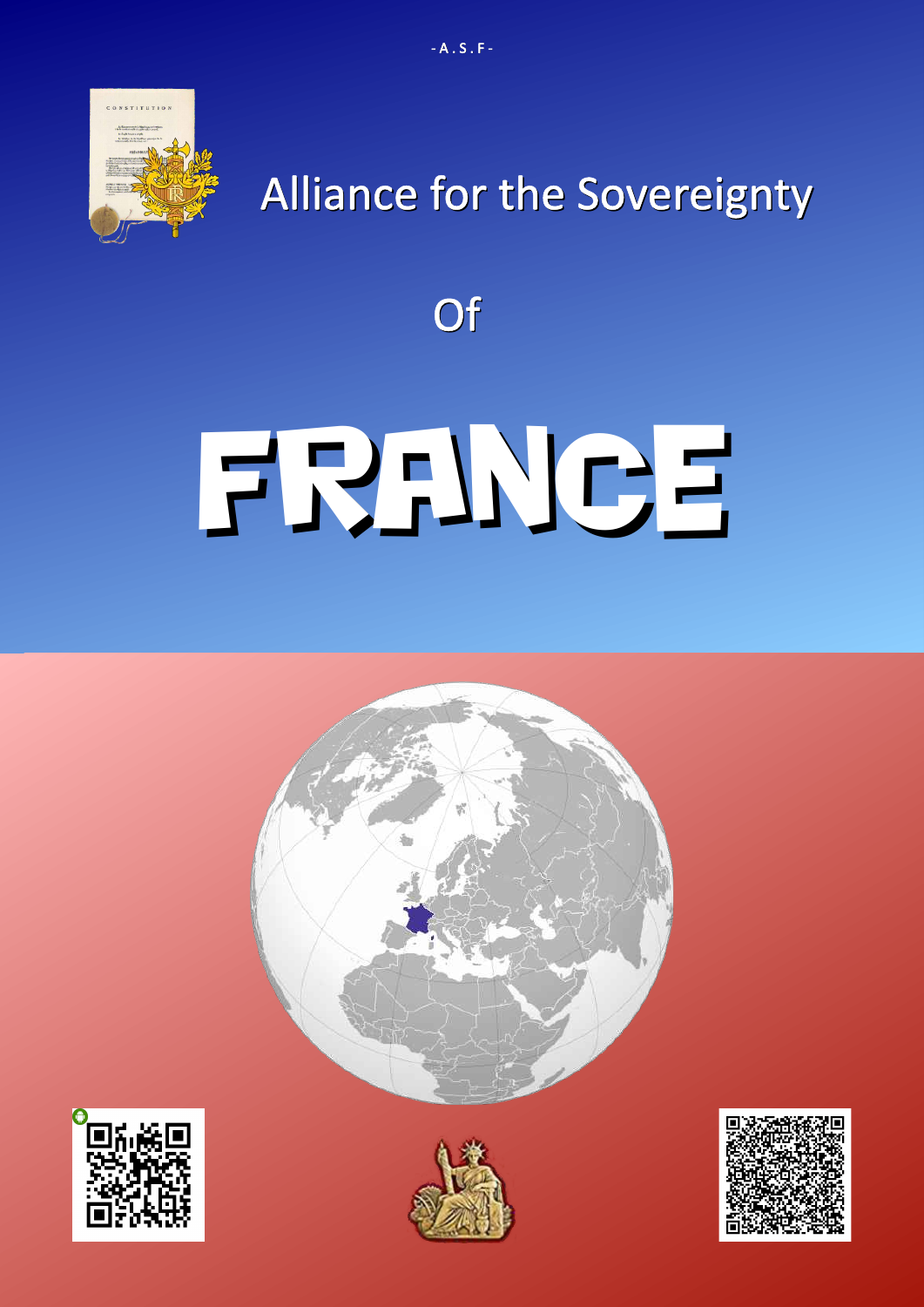### **THE ALLIANCE FOR THE SOVEREIGNTY OF FRANCE**

The ratification of the Maastricht Treaty in 1992 opened the way to the total destruction of France, depriving it of the five powers characterizing la sovereign state:

- $\blacksquare$  The power to mint money : lost by abandoning its national currency, the Franc, in favor of the ECU, which later became the Euro according to the will of Germany.
- The power to say the law: lost by the strict obligation "to fully and faithfully transpose European directives into French law".
- **The power of rendering justice:** lost by the power of the European Court of Justice to overturn a French decision and to impose its own.
- $\blacksquare$  The power to decide of peace or of war: lost by the obligation to respect the decisions of the EU's Common Foreign and Security Policy (CFSP), of the Western European Union (WEU) and of the North Atlantic Treaty Organization (NATO).
- The power to welcome people it agrees on its territory delimited by its own borders: lost by the disappearance of these and by the prohibition to carry out controls there.

All these destructions achieved by the Treaties of "Amsterdam", "Nice" and then "Lisbon" which followed.

To oppose the Maastricht Treaty, clever farseeing French persons, such as Mrs Marie-France GARAUD, MM Charles PASQUA, Philippe de VILLIERS, Jean FOYER, Philippe SEGUIN, Pierre MESSMER, and a few others with whom Bernard CHALUMEAU associated himself.

In vain: the unprecedented surge of the fake outrageous propaganda by supporters of the treaty convinced the French to adopt it by a slim majority of 51.04% for 69% of the votes cast in the referendum of September 20, 1992.

The new losses of sovereignty included in the draft of the Amsterdam Treaty which followed, urged Bernard CHALUMEAU to launch within the Academy of Gaullism, at the end of 1977, a vibrant call to the country for the constitution of a sovereignist movement to oppose it.

Thus with the support of Mr. Maurice SCHUMANN (Free French, Companion de la Libération, former Minister of General de Gaulle), was born in December 1997 the first French sovereignist political movement: "The Alliance for the Sovereignty of France", of which Bernard CHALUMEAU became General Secretary, from its creation until the end of his second mandate at the end of September 2003, date on which the movement went to sleep.

Throughout this period, thanks to Mr. Georges BERTHU, French Member of the European parliament, vice president of the institutional commission, member of the Europe of Nations group (EDN), with whom he finely analyzed the treaties of Amsterdam, Nice and the one establishing a constitution for Europe, as well as to the great French jurisconsult, Mr. Jean FOYER, former Minister of Justice of general Charles de Gaulle, President of the National Sovereignist Council (NSC) of the Alliance for the Sovereignty of France, he enhanced his knowledge of the Treaties and of the shenanigans from their drafters to enslave and to squize the peoples of the European Union and increased his knowledge of public and international law in the exercise of State sovereignty.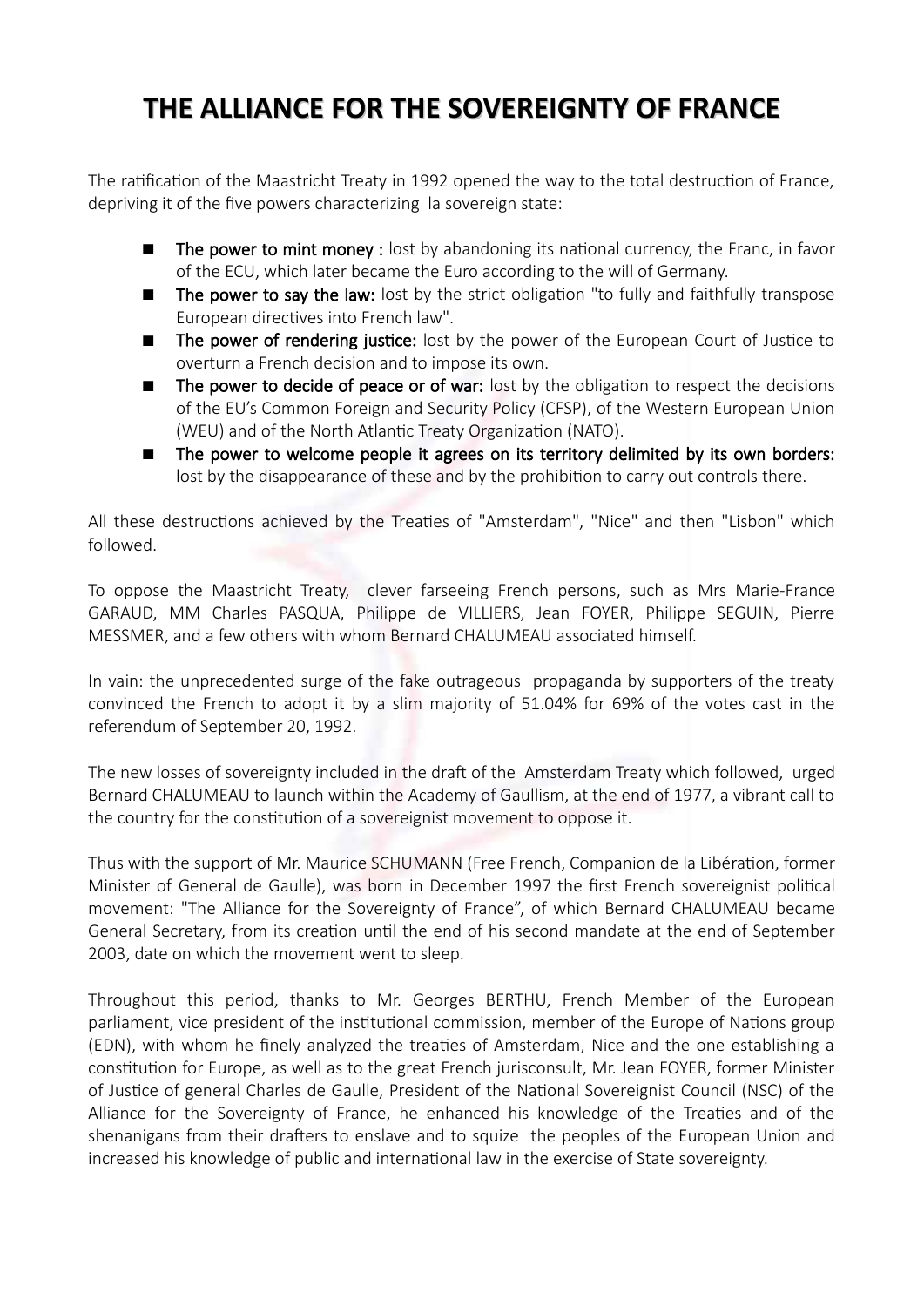This precious training enabled him to analyze objectively the Europeans treaties up to the "European constitution bis" known as the "Lisbon Treaty".

Conscious of his wide knowledge of the EU's law French employers' unions, had recourse to him to defend them during the drafting of European directives concerning their products in front of the Brussel's Commission which recognized him as EU's official expert.

For many years, he therefore had to face the high authorities of the EU's Commission, face to face, under extreme stress conditions, for the initial drafting of many directives "behind closed doors", where the members of the European Parliament are not even admitted...

After reducing its activities from 2004 and remaining without a president-elect since, the Alliance for the Sovereignty of France is reactivated under the impetus of its new president Bernard CHALUMEAU, elected during the official Congress held on August 25, 2015, in at the same time as the address of its head office was changed at the end of 2015.

However, convinced:

- of the inability of political parties to restore the sovereignty of France at the same time as the freedoms and prosperity of its people (hypothesis which has always been verified),
- that the absurdity of the current supranational federal European Union, becoming more and more unbearable to the peoples which compose it, will only be maintained by having recourse to totalitarianism and tyranny (abuses which are currently intensifying today),

Bernard CHALUMEAU proposes to dissolve the political movement "Alliance for the Sovereignty of France" for the benefit of a benchmark sovereignist think tank.

Thus by its constituent Congress of May 8, 2016 the "Alliance for the sovereignty of France" (whose name is kept because of its notoriety) became an association law of 1901 of general interest, with new statutes, a think tank, the objective of which is to establish the necessary documents and to promote the required basic principles, usable by all decision-makers wishing to restore France as a sovereign and free nation.

#### Bernard CHALUMEAU was brought to its presidency at the time of this constitutive congress.

His wide experience, probably unique within France, with regard to European treaties, the very singular methods of their authors, their declared and hidden goals, his knowledge of public law, his relations within the Union (United Kingdom, Republic of Ireland, Poland, Denmark, Belgium), and outside the Union (Russia, United States, Serbia, Haiti), allow the Alliance for the sovereignty of France, to the members who have already joined, to those who will join it, to have a facilitator able to give it and its country, a maximum of precious elements to enlighten anyone wishing to see France become back a sovereign, free and independent nation.

These very precious elements are brought to the attention of everyone on the Alliance for the Sovereignty of France website: